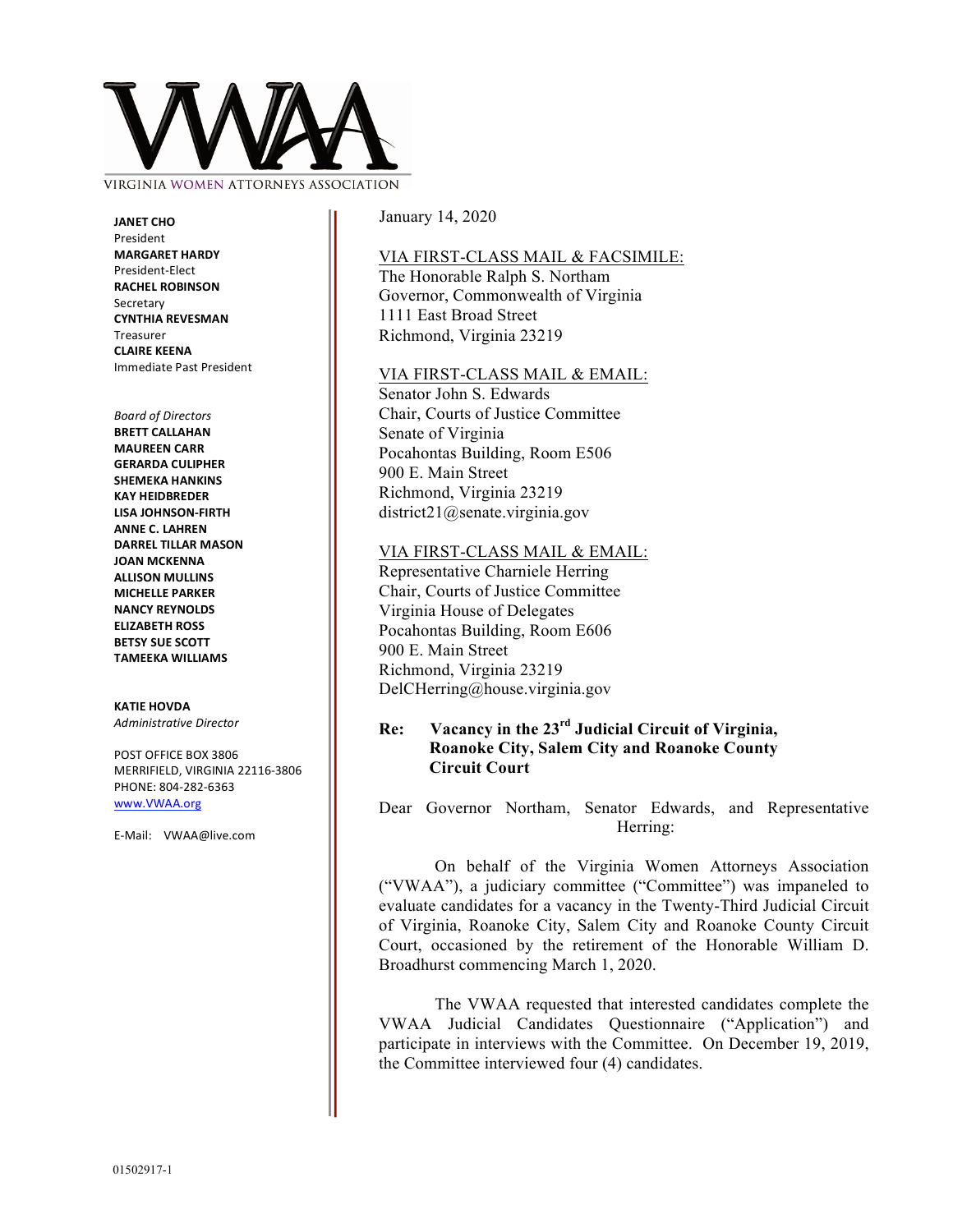It is worth mentioning that the VWAA ratings are based on a review of each candidate's merits against published standards and guidelines, including the following: fairness, integrity, experience, intellect, temperament, professionalism, and pro bono service. Ratings are not a function of a general vote by the VWAA membership, nor are they a comparison of candidates within the "pool" presented.

The following rating categories are used by the VWAA:

- (1) NOT QUALIFIED: Applied to any applicant who fails to meet the minimum requirements for fairness, experience, intellect, temperament, professionalism, integrity and/or other basic criteria set forth in the ABA Guidelines.
- (2) QUALIFIED: Applied to any applicant who meets the minimum requirements for fairness, experience, intellect, temperament, professionalism, integrity and/or other basic criteria set forth in the ABA Guidelines.
- (3) RECOMMENDED: Applied to applicants whose qualifications are sufficiently above the minimum requirements to warrant the Committee's affirmative recommendation.
- (4) HIGHLY RECOMMENDED: Reserved for any candidate who is especially wellqualified for the position and merits special recommendation.

The VWAA's procedures provide that ratings of "Qualified" and "Recommended" require a vote in support by at least a simple majority of the Committee. A rating of "Highly Recommended" requires a vote in support by at least a two-thirds majority of those voting. In order for the Committee to find that a candidate fails to meet the minimum qualifications and is "Not Qualified," at least two-thirds of those voting must so find.

The Board of Directors of the VWAA has approved, in accordance with its procedures, the following endorsements of the Committee for this judicial vacancy:

> The Honorable Leisa K. Ciaffone is found *highly recommended.* Melissa W. Friedman, Esq. is found *highly recommended.* The Honorable Frank W. Rogers, III is found *highly recommended.*

The Honorable Onzlee Ware is found *recommended.*

Executive summaries of the qualifications of each of the above candidates are attached to this letter.

For your further information, the Committee members participating in the interview process were as follows:

Nanda E. Davis: Ms. Davis opened her solo practice in Roanoke in 2014. She specializes in divorce, custody, and representing individuals in matters involving the Department of Social Services and Child Protective Services. Ms. Davis is on the board for the Roanoke Chapter of the VWAA and is the chair of the Member Recognition Committee. She formerly served as the president of the Roanoke Chapter of the VWAA and a member of the VWAA state board. She is also the past president of the Salem Roanoke County Bar Association. She has been a member of the Virginia State Bar since 2012.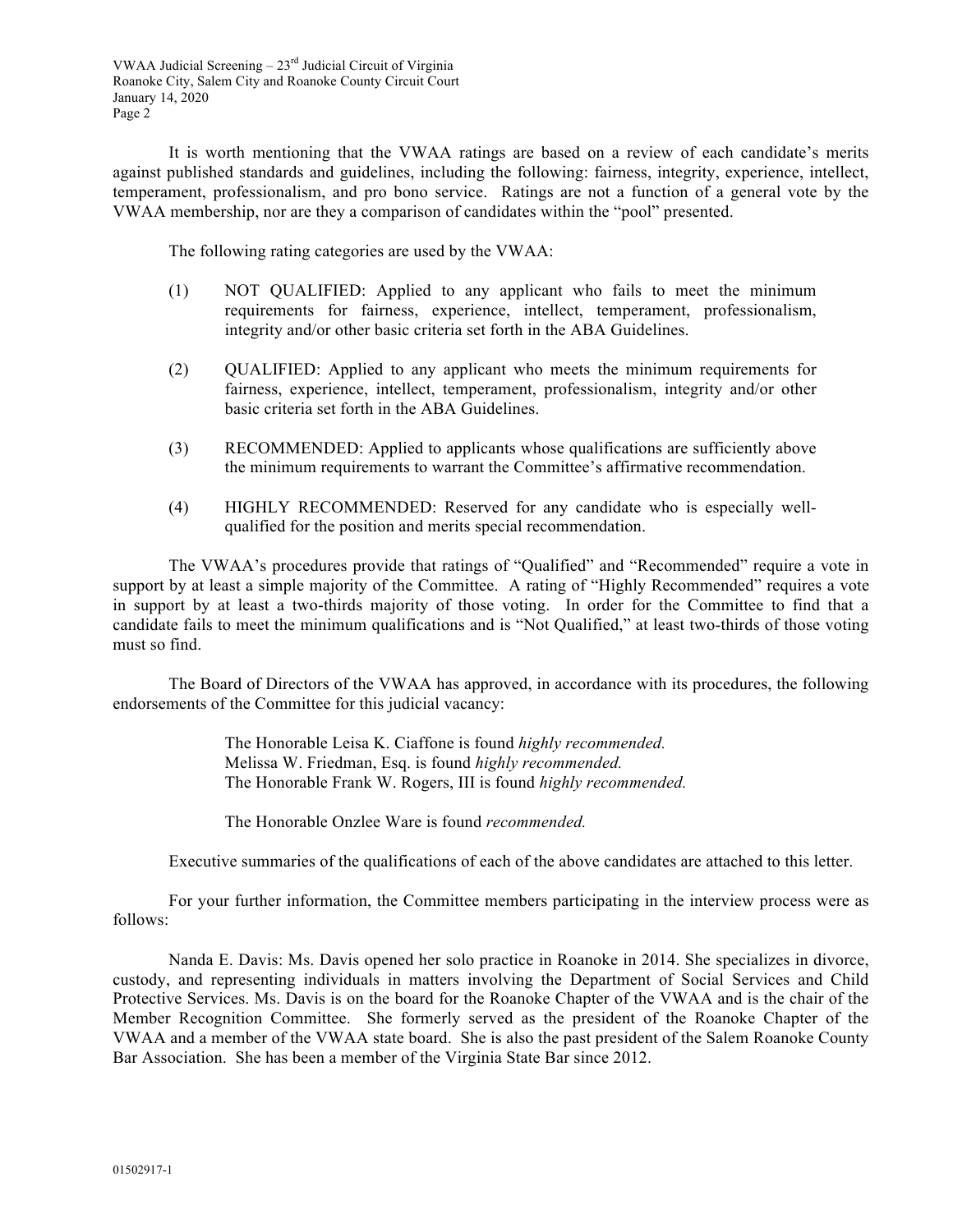Vicki L. Francois: Ms. Francois is a solo practitioner in Roanoke, Virginia. Her practice involves all facets of litigation, collaboration, and appellate work in the family law arena, as well as criminal law. She is a charter member and co-founder of the Ted Dalton American Inn of Court and has served on the Board of Directors for the Legal Aid Society of the Roanoke Valley. She is an adjunct professor in the Paralegal Studies Program at Virginia Western Community College. She is licensed to practice law in Virginia and the District of Columbia.

Amy H. Geddes: Ms. Geddes has been the co-managing partner of OPN Law, PLC in Roanoke, Virginia since January 2007. Ms. Geddes practices disability law and handles Social Security disability cases at both the administrative level and in federal court, Virginia Retirement System Disability cases at both the administrative level and in state court, and private insurance long term disability appeals at the administrative level. She is a member of the Ted Dalton American Inn of Court, is a member of the Board of Directors for the Roanoke Bar Association, is a past President of the Roanoke chapter of the VWAA, and has been a member of the Virginia State Bar since 1995.

Nancy F. Reynolds: Ms. Reynolds is a member of Woods Rogers PLC. She focuses her practice on medical malpractice law and long term care facility defense. She has been a member of the Virginia State Bar since 1995 and has appeared before and tried cases in Circuit Courts across Virginia. Ms. Reynolds is a member of the Board of Directors of the VWAA and is the Committee Chair on Judicial Selection for the Roanoke Chapter. She has also served as a member of the Board of Directors of the Roanoke Bar Association and the Ted Dalton American Inn of Court.

Johneal White: Ms. White is a partner at the law firm of Glenn, Robinson, Cathey, Memmer & Skaff, in Roanoke, Virginia. She is a practiced trial lawyer, having represented individuals, companies and local governments in a variety of litigation matters in both state and federal courts, including appeals. Ms. White regularly litigates personal injury cases, insurance coverage matters, and employment law disputes. She was admitted to the Virginia State Bar in 2007 and the Massachusetts State Bar in 2005.

We hope that this information will prove helpful to you during your review process for this very important judicial position. Please feel free to contact Nancy F. Reynolds at 540-983-7605 should you have any questions or need additional information.

Respectfully yours,

adre

Janet Cho Nancy F. Reynolds Virginia Women Attorneys Association Virginia Women Attorneys Association

Heynolds

President Chair, Roanoke Judiciary Evaluation Committee

| Enclosures: | Executive Summary of The Honorable Leisa K. Ciaffone    |
|-------------|---------------------------------------------------------|
|             | Executive Summary of Melissa W. Friedman, Esq.          |
|             | Executive Summary of The Honorable Frank W. Rogers, III |
|             | Executive Summary of The Honorable Onzlee Ware          |
|             |                                                         |

CC (by e-mail only): The Honorable Leisa K. Ciaffone Melissa W. Friedman, Esq.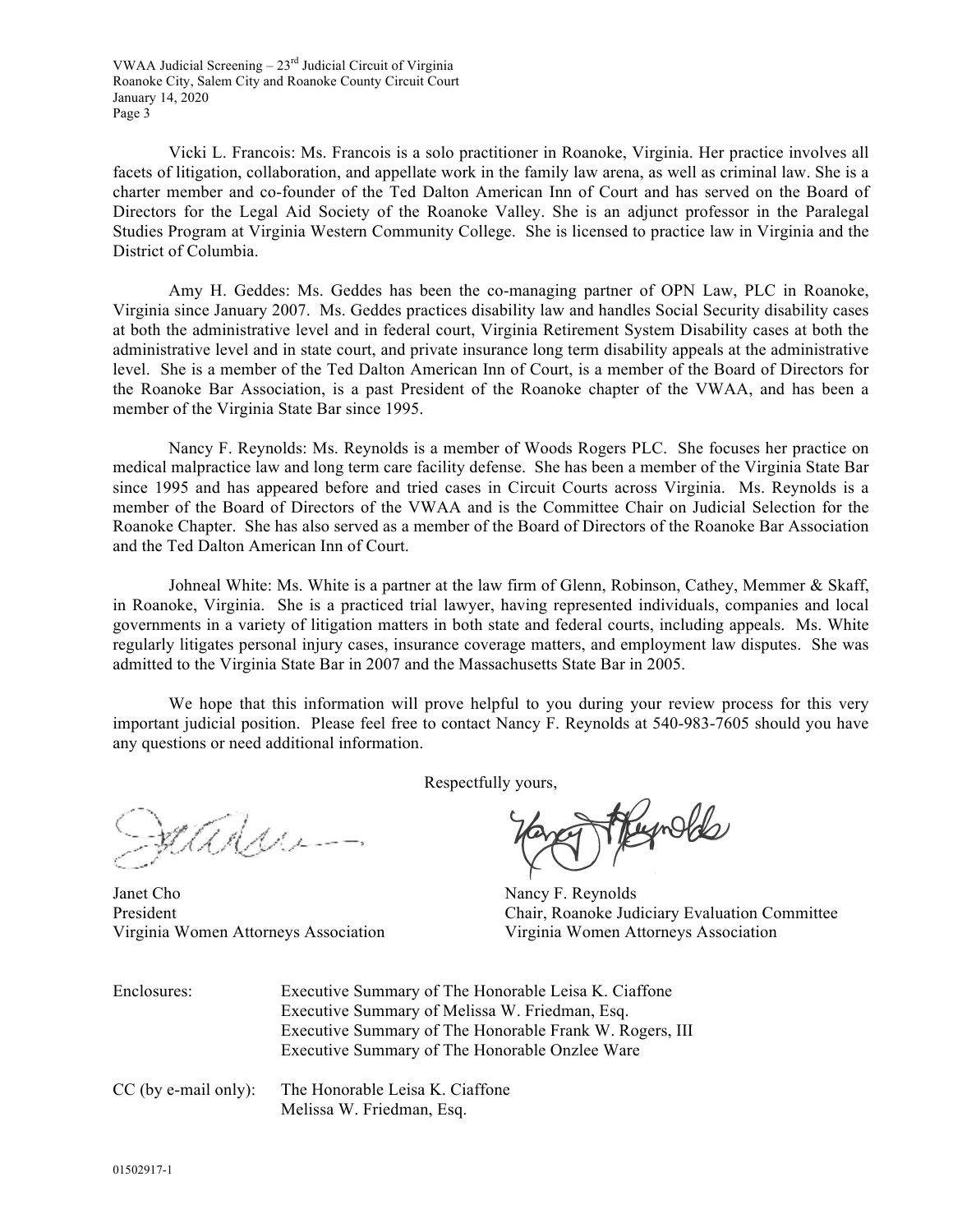|                        | The Honorable Frank W. Rogers, III<br>The Honorable Onzlee Ware                                                                                                                                                                                                                                                                                                                                                                                                                                                                                                                                                                                                                                                                                                                                                                                                                                                                                                                                                                                                                                                                                                                                                                                                                                                                                         |
|------------------------|---------------------------------------------------------------------------------------------------------------------------------------------------------------------------------------------------------------------------------------------------------------------------------------------------------------------------------------------------------------------------------------------------------------------------------------------------------------------------------------------------------------------------------------------------------------------------------------------------------------------------------------------------------------------------------------------------------------------------------------------------------------------------------------------------------------------------------------------------------------------------------------------------------------------------------------------------------------------------------------------------------------------------------------------------------------------------------------------------------------------------------------------------------------------------------------------------------------------------------------------------------------------------------------------------------------------------------------------------------|
| CC (by e-mail only):   | Senator Stephen D. Newman, district23@senate.virginia.gov<br>Senator David R. Sutterlein, district19@senate.virginia.gov<br>Delegate Christopher T. Head, DelCHead@house.virginia.gov<br>Delegate Joseph P. McNamara, DelJMcNamara@house.virginia.gov<br>Delegate Samuel Rasoul, DelSRasoul@house.virginia.gov                                                                                                                                                                                                                                                                                                                                                                                                                                                                                                                                                                                                                                                                                                                                                                                                                                                                                                                                                                                                                                          |
| CC (by e-mail only):   | Senator Jennifer B. Boysko, district33@senate.virginia.gov<br>Senator A. Benton Chafin, district38@senate.virginia.gov<br>Senator R. Creigh Deeds, district25@senate.virginia.gov<br>Senator L. Louise Lucas, district18@senate.virginia.gov<br>Senator Jennifer L. McClellan, district09@senate.virginia.gov<br>Senator Ryan T. McDougle, district04@senate.virginia.gov<br>Senator Joseph D. Morrissey, district16@senate.virginia.gov<br>Senator Thomas K. Norment, Jr., district03@senate.virginia.gov<br>Senator Mark D. Obenshain, district26@senate.virginia.gov<br>Senator J. Chapman Petersen, district34@senate.virginia.gov<br>Senator Richard L. Saslaw, district35@senate.virginia.gov<br>Senator William M. Stanley, Jr., district20@senate.virginia.gov<br>Senator Richard H. Stuart, district28@senate.virginia.gov<br>Senator Scott A. Surovell, district36@senate.virginia.gov                                                                                                                                                                                                                                                                                                                                                                                                                                                        |
| CC (by e-mail only):   | Delegate Leslie R. Adams, DelLAdams@house.virginia.gov<br>Delegate Robert B. Bell, DelRBell@house.virginia.gov<br>Delegate Jeffrey M. Bourne, DelJBourne@house.virginia.gov<br>Delegate Jeffrey L. Campbell, DelJCampbell@house.virginia.gov<br>Delegate Ronnie R. Campbell, DelRCampbell@house.virginia.gov<br>Delegate Jennifer D. Carroll Foy, DelJCarrollFoy@house.virginia.gov<br>Delegate Christopher E. Collins, DelCCollins@house.virginia.gov<br>Delegate Karrie K. Delaney, DelKDelaney@house.virginia.gov<br>Delegate Stephen E. Heretick, DelSHeretick@house.virginia.gov<br>Delegate Patrick A. Hope, DelPHope@house.virginia.gov<br>Delegate Terry G. Kilgore, DelTKilgore@house.virginia.gov<br>Delegate James A. Leftwich, Jr., DelJLeftwich@house.virginia.gov<br>Delegate Mark H. Levine, DelMLevine@house.virginia.gov<br>Delegate Joseph C. Lindsey, DelJLindsey@house.virginia.gov<br>Delegate Jason S. Miyares, DelJMiyares@house.virginia.gov<br>Delegate Michael P. Mullin, DelMMullin@house.virginia.gov<br>Delegate Margaret B. Ransone, DelMRansone@house.virginia.gov<br>Delegate Don L. Scott, Jr., DelDScott@house.virginia.gov<br>Delegate Marcus B. Simon, DelMSimon@house.virginia.gov<br>Delegate Richard C. Sullivan, Jr., DelRSullivan@house.virginia.gov<br>Delegate Vivian E. Watts, DelVWatts@house.virginia.gov |
| $CC$ (by e-mail only): | Nanda E. Davis, Esq.<br>Vicki L. Francois, Esq.<br>Amy H. Geddes, Esq.                                                                                                                                                                                                                                                                                                                                                                                                                                                                                                                                                                                                                                                                                                                                                                                                                                                                                                                                                                                                                                                                                                                                                                                                                                                                                  |

01502917-1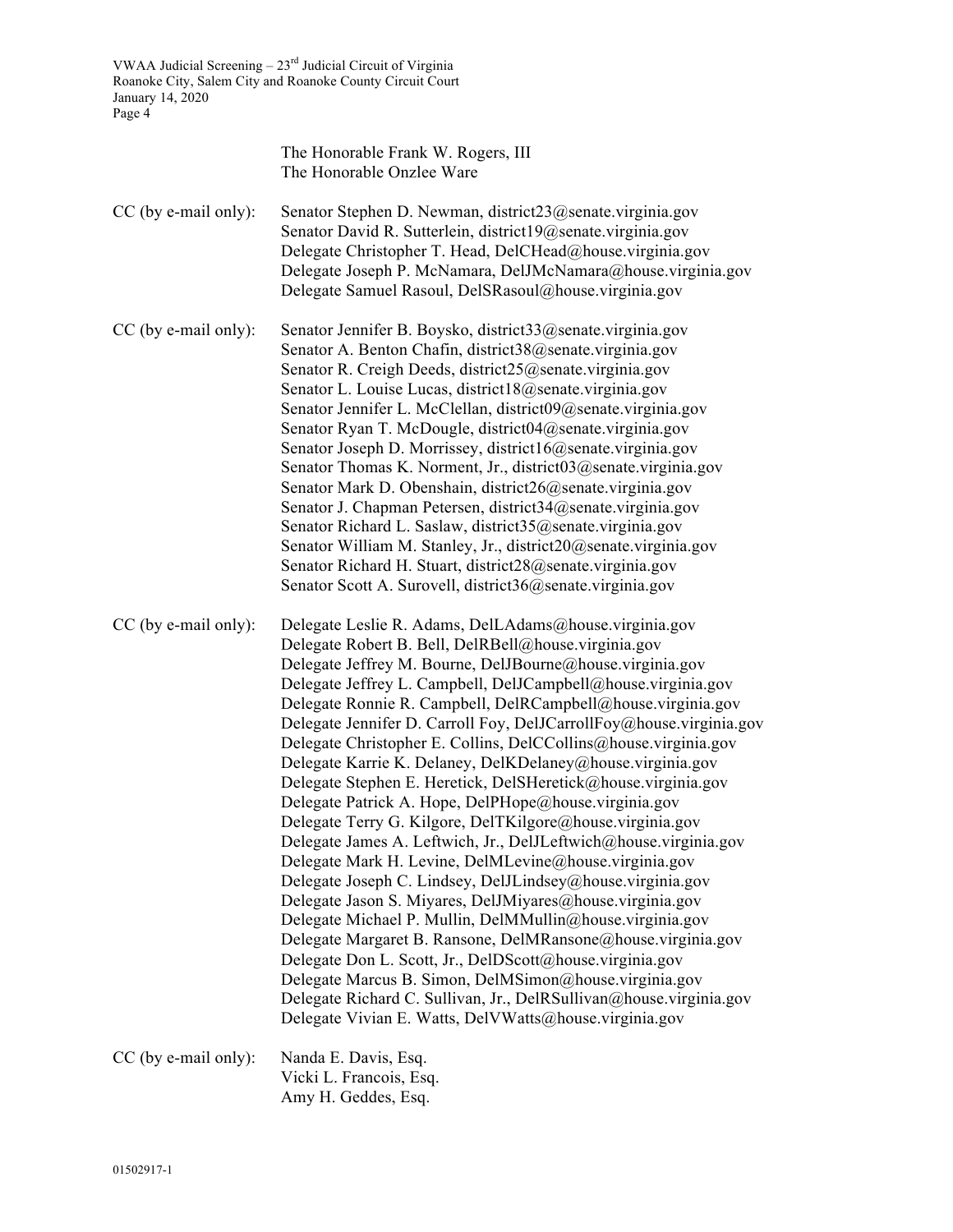Johneal White, Esq.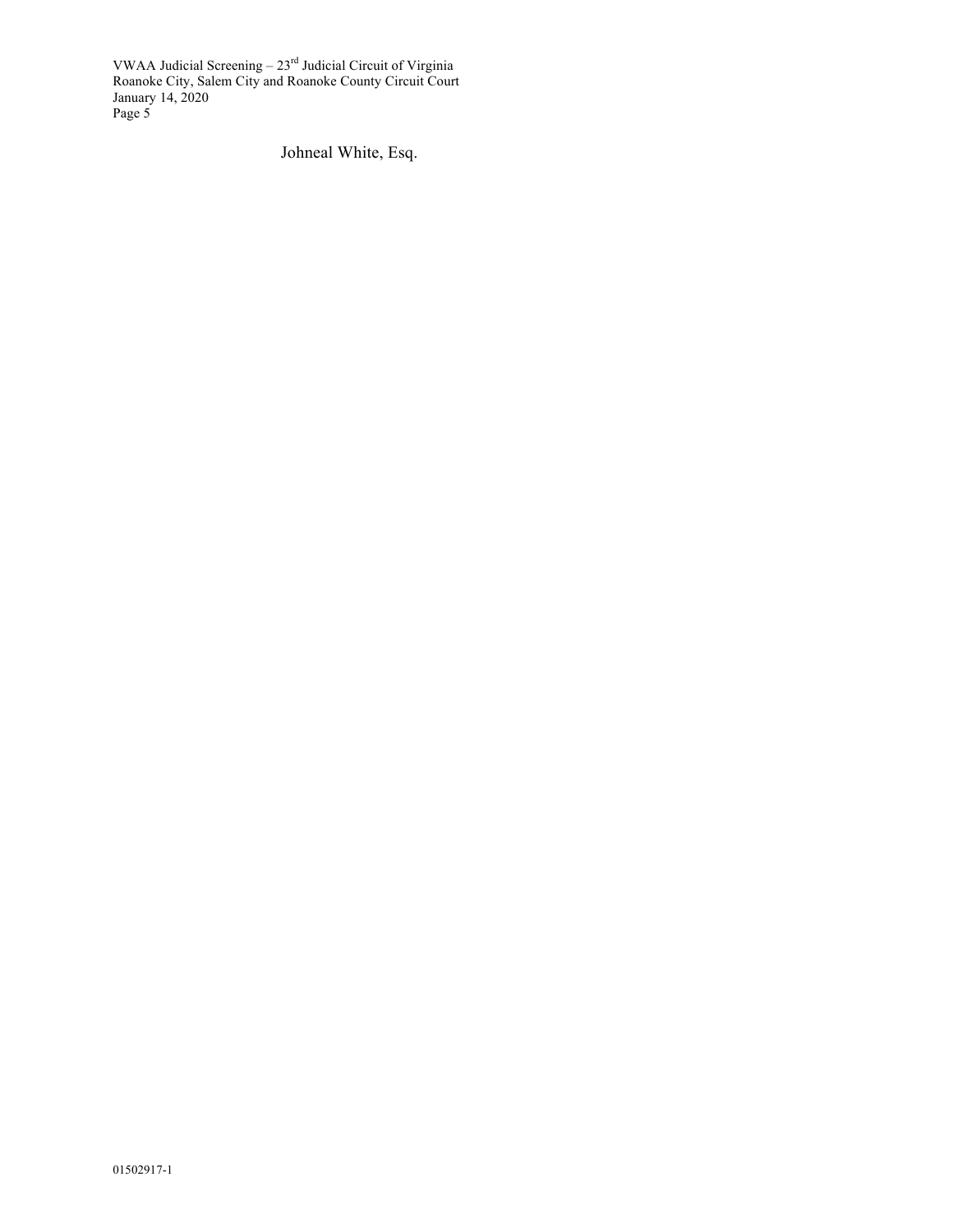# **THE HONORABLE LEISA K. CIAFFONE**

Experience and Legal Ability: Judge Ciaffone earned her Juris Doctorate degree from the T.C. Williams School of Law at Richmond University in 1987. She was admitted to practice law in the Commonwealth of Virginia in 1987.

From 1987 to 2000, Judge Ciaffone practiced in Roanoke at Gentry Locke, Rakes & Moore, working on a wide variety of cases from insurance defense (automobile, premises, and products liability) to plaintiff's personal injury, from the small to the catastrophic. She was the firm's appellate manager from 1996 to 2000, handling approximately 65 appeals to the Virginia Supreme Court, the Virginia Court of Appeals, the United States Bankruptcy Court, and the Court of Appeals for the Fourth Circuit. On January 1, 2001 she opened her own law firm, Leisa K. Ciaffone, P.C. in Salem, Virginia. The majority of her work involved domestic relations matters, including divorce and child custody, and she served as Guardian ad Litem for children. She also continued her work on various civil matters, continuing to try jury trials in Circuit Court.

Throughout her career, Judge Ciaffone has always handled a multitude of pro bono matters, including an appeal in a Legal Aid divorce case to the Virginia Court of Appeals. After opening her solo practice in 2001, she continued to handle routine domestic relations matters on referral from the Legal Aid Society of Roanoke Valley.

Judge Ciaffone began her term as a Judge for the 23rd Judicial District's Juvenile and Domestic Relations District Court on July 1, 2013, after serving as a substitute Judge since 2002. She has also served as a Circuit Court Judge pro tempore at the request of several Circuit Court Judges in divorce matters.

Prior to taking the bench in 2013, Judge Ciaffone served in several capacities in service to the bar, including the Virginia State Bar Council, the Virginia State Bar Family Law Section Board of Governors, the Judicial Council of Virginia, President of the Roanoke County Bar Association, and a Virginia Board of Bar Examiners Grader. Since becoming a Juvenile and Domestic Relations Court Judge, she has continued serving the bar as a member of the Association of District Court Judges of Virginia, the Virginia Association of Women Judges, the Virginia Council of Juvenile and Domestic Relations Court Judges, and the National Council of Juvenile and Family Court Judges.

Fairness and Temperament: Through her submissions and interview, Judge Ciaffone demonstrated to the Committee that she possesses in excess of the requisite fairness and temperament to serve on the Circuit Court bench.

Professionalism and Integrity: The Committee finds that Judge Ciaffone possesses in excess of the requisite professionalism and integrity to serve on the Circuit Court bench.

Overall Evaluation: The Committee finds that Judge Ciaffone is **HIGHLY RECOMMENDED** for the position of a Circuit Court Judge based on her extensive trial experience, her varied experience outside of domestic relations law, her extensive commitment to public service, and her willingness to self-educate on areas of law not covered in her current judicial position.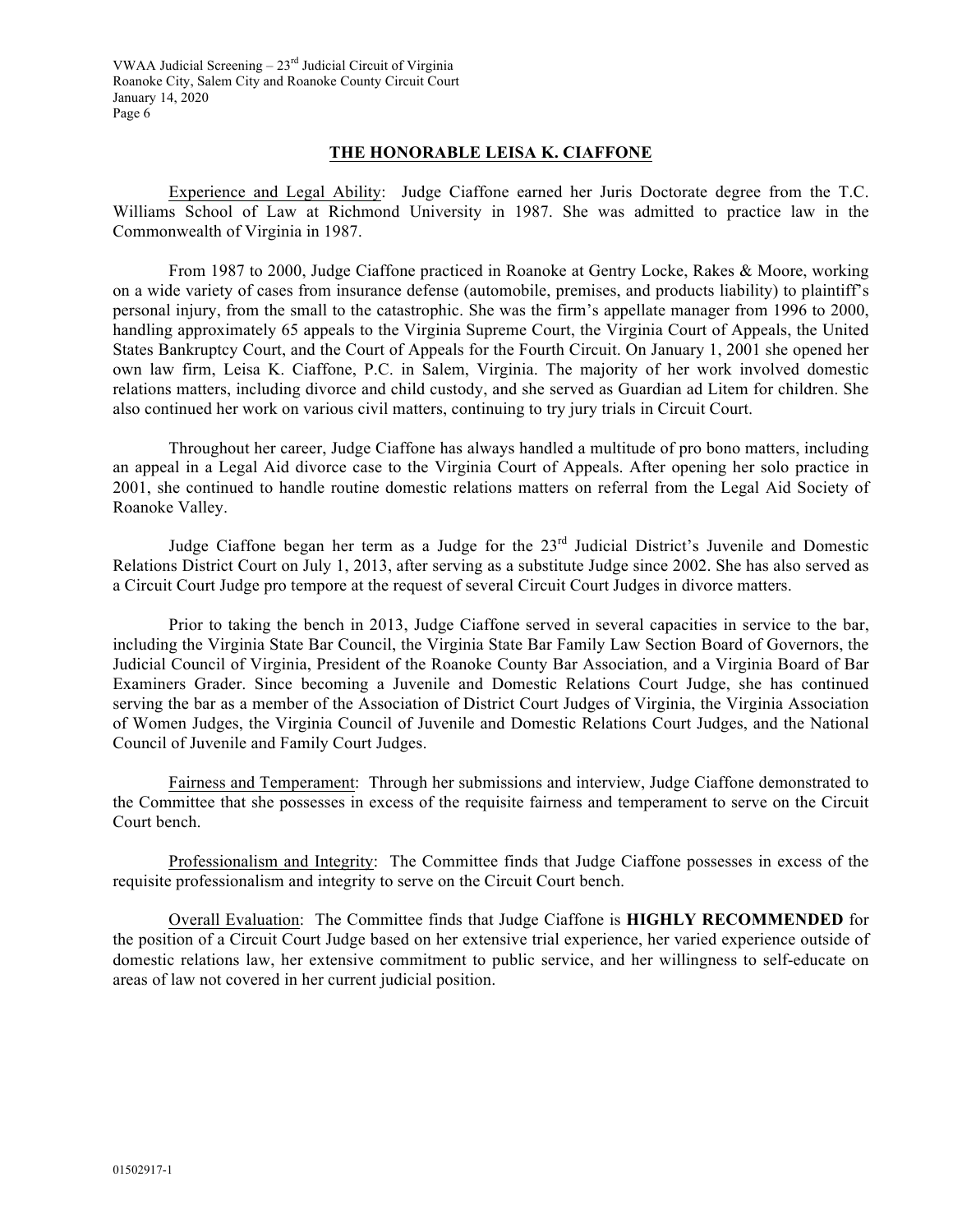# **MELISSA W. FRIEDMAN, ESQ**.

Experience and Legal Ability: Ms. Friedman earned her Juris Doctorate degree from Vanderbilt University School of Law. She was admitted to practice law in the Commonwealth of Virginia in 1987.

Following her graduation from law school, Ms. Friedman clerked for the Honorable Edward H. Johnstone, United States District Court for the Western District of Kentucky, from 1984 to 1986 and for the Honorable James C. Turk, United States District Court for the Western District of Virginia, from 1986 to 1987.

Ms. Friedman was an associate attorney with the law firm of Anthony Anderson, Esq. from 1990 to 2004, and since 2005 has been a non-equity partner in the law firm of Anderson & Friedman. Ms. Friedman specializes in criminal and civil litigation in state and federal courts, including the Juvenile and Domestic Relations Court, the General District Court, the Circuit Court, the Virginia Court of Appeals, the Virginia Supreme Court, and the Fourth Circuit Court of Appeals. Ms. Friedman also has experience in divorces, custody matters, and sex and age discrimination matters, and has represented clients in Petitions for Writ of Certiorari in the United States Supreme Court, one of which was granted and ended with a successful result.

During her career, Ms. Friedman has accepted numerous pro bono cases, including a court appointed civil appeal in the Virginia Supreme Court. In addition, Ms. Friedman has provided pro bono services regarding traffic or criminal charges and in the preparation of wills, petitions for expungement, restoration of driving privileges, and preparation of divorce documents. In addition to providing extensive pro bono services throughout her career, Ms. Friedman has frequently served as a mentor to other attorneys. Ms. Friedman also served on a Virginia Supreme Court Digital Evidence Working Group chaired by Judge Robert Humphreys and on a committee that prepared and presented the seminar "Neuroscience & Law," which addressed the opioid crisis and science-based treatment with a target audience of actors in the criminal justice system.

Fairness and Temperament: Through her submissions and interview, Ms. Friedman demonstrated to the Committee that she possesses in excess of the requisite fairness and temperament to serve on the Circuit Court bench.

Professionalism and Integrity: The Committee finds that Ms. Friedman possesses in excess of the requisite professionalism and integrity to serve on the Circuit Court bench.

Overall Evaluation: The Committee finds that Melissa Friedman is **HIGHLY RECOMMENDED** for the position of a Circuit Court Judge based on her extensive trial experience, her varied experience outside of criminal law, her extensive commitment to pro bono work and the legal community, and her willingness to self-educate on areas of law not covered in her current legal practice.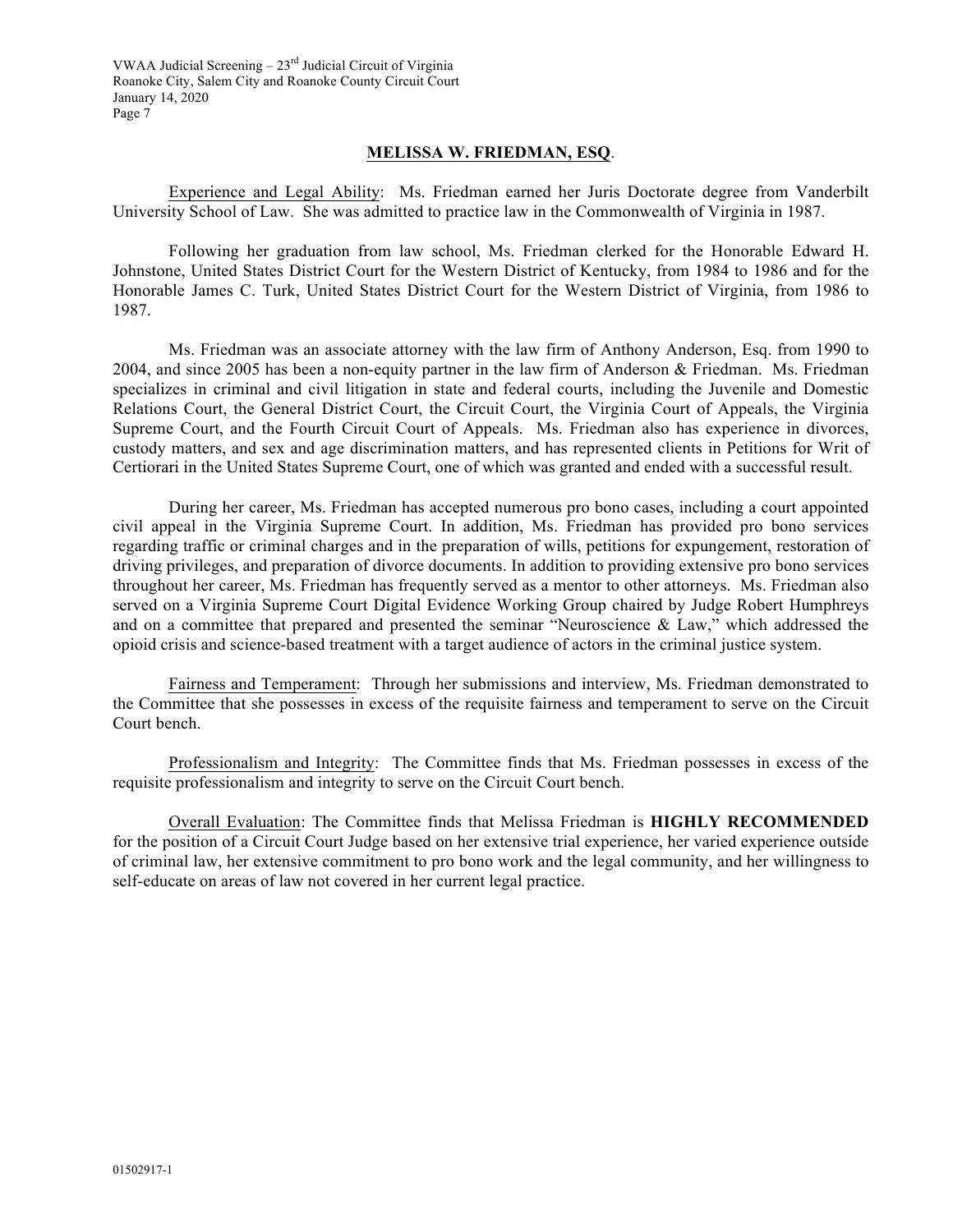## **THE HONORABLE FRANK W. ROGERS, III**

Experience and Legal Ability: The Honorable Frank Rogers, III earned his Juris Doctorate degree from the Washington & Lee University School of Law in 1984. He was admitted to practice law in the Commonwealth of Virginia in 1984.

Judge Rogers has served as a Juvenile and Domestic Relations District Court Judge in the 23rd Judicial District since January 2015. In that capacity, he conducts civil hearings in matters including, *inter alia*, custody, support, protective orders, removals, foster care, child in need of services, adoption, and other matters involving the Department of Social Services. He also conducts misdemeanor trials involving juvenile delinquency and crimes against family and household members. He also presides over bond hearings and probable cause hearings for felonies involving juveniles and crimes against family and household members.

Prior to serving on the bench, Judge Rogers was a partner at Mundy, Rogers & Associates, LLP, where he specialized in divorce and family law. Earlier in his career, Judge Rogers practiced criminal defense and insurance defense work. He argued one case before the full Supreme Court of Virginia and a number of cases before the Supreme Court of Virginia writ panels and the Court of Appeals of Virginia. Virtually all of his work in his thirty years of law practice was litigation related.

Judge Rogers has served in various capacities for non-profit and community service organizations. He is a founding member of the steering committee for the Roanoke Valley Trauma Informed Community Network and is a chair of the Roanoke City Truancy Team. When he assumed the bench in January 2015, he agreed to lead the Roanoke City Juvenile and Domestic Relations District Court Best Practices Group, where he brings together lawyers, members of law enforcement, members of the medical community, mental health experts, and other professionals involved in the Juvenile and Domestic Relations Courts for quarterly breakfast meetings that feature speakers and promote networking among the attendees. He was the 2019 recipient of the Golden Halo Award by Children's Trust of the Roanoke Valley. He is active in local, statewide, and national organizations in his capacity as a Juvenile and Domestic Relations Judge and is a mentor judge in Virginia's Judicial Mentoring Program. He has also served as the Trustee Emeritus for the Foundation for Roanoke Valley, as a board member for Total Action for Progress, and as a board member and chair for Conflict Resolution Center in Roanoke. Judge Rogers is very involved in his local community and the statewide legal community, and the activities listed here are not an exhaustive list of his civic involvement. While in private practice, he handled many cases for indigent clients at no fee or a reduced hourly rate in domestic relations and family practice matters.

Fairness and Temperament: Through his submissions and interview, Judge Rogers demonstrated to the Committee that he possesses in excess of the requisite fairness and temperament to serve on the Circuit Court bench.

Professionalism and Integrity: The Committee finds that Judge Rogers possesses in excess of the requisite professionalism and integrity to serve on the Circuit Court bench.

Overall Evaluation: The Committee finds that Judge Rogers is **HIGHLY RECOMMENDED** for the position of a Circuit Court Judge based on his extensive trial experience, his varied experience outside of domestic relations law, his extensive commitment to public service, and his willingness to self-educate on areas of law not covered in his current judicial position.